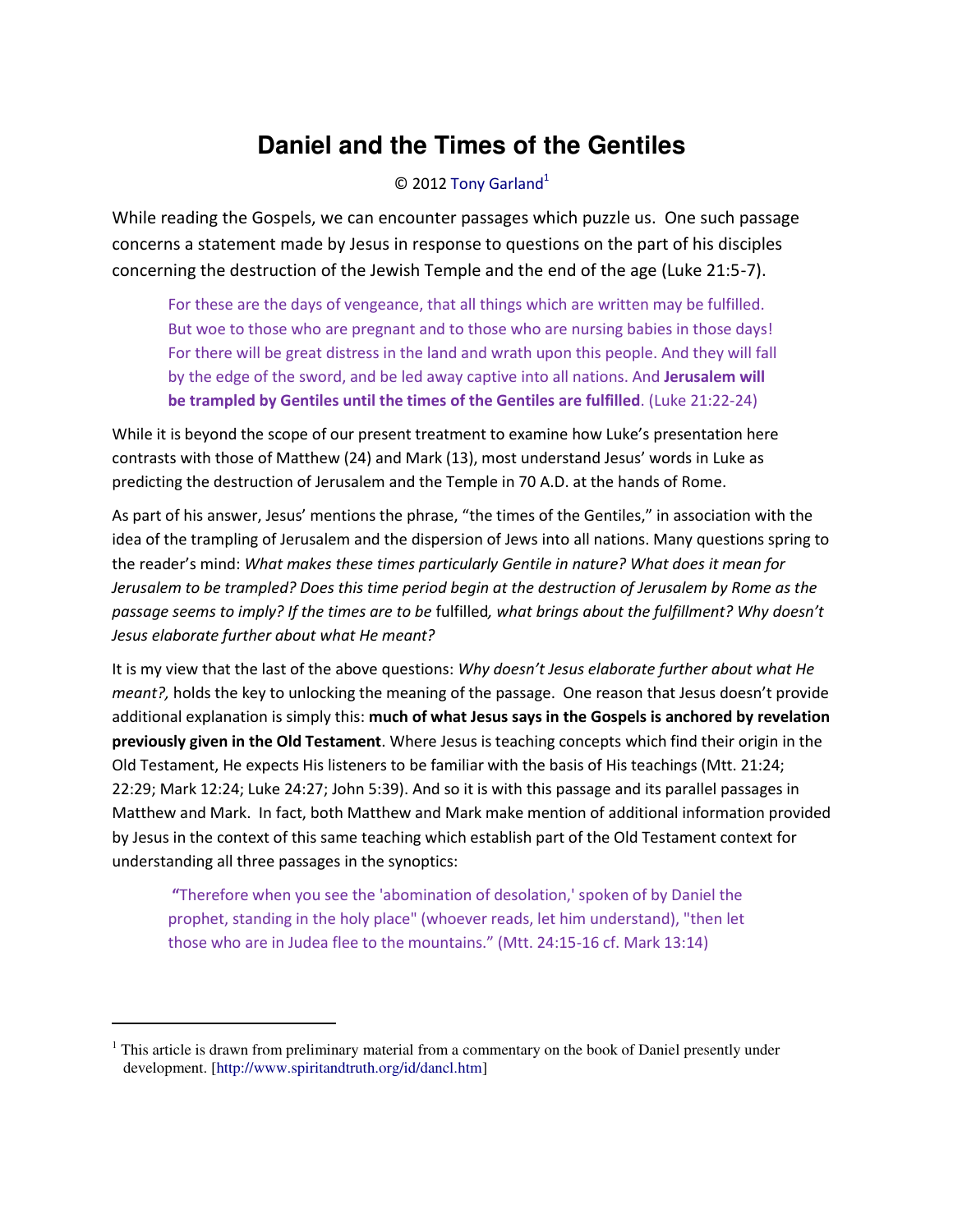It is not our design to launch into a consideration of the details of the above statement other than to note one very important point: *Jesus is underscoring the importance of Old Testament revelation given in relation to the book of Daniel for understanding much of what He has to say in Matthew 24, Mark 13, and Luke 21.* Thus, it is reasonable for us to expect we might gain a greater understanding of the mysterious phrase "times of the Gentiles" by considering the events of the book of Daniel—and especially the situation which led to Daniel's captivity in Babylon and the fall of Israel to Nebuchadnezzar during the dominion of the Neo-Babylonian empire.

When we do this, we find that the key to understanding the times of the Gentiles is found in promises and expectations which God established for the Davidic throne which was to rule righteously on earth in the midst of the nations. This mysterious time, which Jesus mentions in Luke, relates to a period of judgment concerning occupation of the Davidic throne which began in the days of Daniel, Ezekiel, Jeremiah, and Nebuchadnezzar hundreds of years before Jesus was born.

# **The Significance of the Fall of Judah to the Davidic Throne**

The final king to reign over Jerusalem prior to its destruction by Nebuchadnezzar of Babylon was Zedekiah, who reigned for 11 years as a vassal king subject to Babylon. Like all the kings following Josiah's reign, he was evil. When a new Egyptian Pharaoh (Hophra) came to the throne in 588 B.C., Zedekiah took the occasion to rebel against Babylon. Nebuchadnezzar responded by the siege which led to the final downfall of Jerusalem, the destruction of the city and temple, and the deportation of the majority who were left. The siege began in the  $9<sup>th</sup>$ year, 10<sup>th</sup> month, and 10<sup>th</sup> day of Zedekiah's reign and lasted 18 months. The wall of Jerusalem being penetrated in the 11<sup>th</sup> year on the 4<sup>th</sup> month, on the 9<sup>th</sup> day of the month.<sup>2</sup> In fulfillment

<sup>&</sup>lt;sup>2</sup> Concerning the significance of the 9<sup>th</sup> of Ab: "As to the month and day, the Jewish sources claim a striking identity between the destruction of the Second Temple and of the First Temple. 2 Kings 25:8 states that the First Temple was burned by Nebuzaradan on the seventh day of the fifth month, while Jer. 52:12 gives the tenth day of the fifth month. The rabbis reconciled these data by explaining that the Babylonians entered the temple on the seventh day of Ab (which is the fifth month), ate and did damage to it on that day and the eighth, and on the ninth day toward dusk set fire to it; it then continued to burn through the whole of that day which is presumably extended through the tenth. As to the recurrence of disaster at the identical time, they said, 'The same thing too happened in the Second Temple.' For a single day, the ninth of Ab was taken as the exact date: 'On the ninth of Ab . . . the Temple was destroyed the first and the second time.' . . . The date of the burning [of the Second Temple] is stated explicitly by Josephus: 'the tenth of the month Loos the day on which of old it had been burnt by the king of Babylon' (6.250). In the later correlation of the Macedonian calendar as it was used in Palestine . . . Loos was parallel to Ab, the fifth month. Therefore Josephus's date of Loos = Ab 10 is identical with Jeremiah's (52:12) date of the tenth day of the fifth month for the first destruction, and just one day later than the ninth day of Ab taken as the official date by the rabbis. . . . Along with Josephus's eyewitness account of the destruction of the temple by the Romans, there is also an account by Rabbi Yose ben Halafta in *Seder 'Olam Rabbah* (30.86-97) . . . the passage reads: *Rabbi Yose used to say: "Propitiousness is assigned to a propitious day and calamity to a calamitous day. As it is found said: When the temple was destroyed, the first time, that day was immediately after the Sabbath, it was immediately after the Sabbatical year, it was (during the service of) the priestly division of Jehoiarib, and it was the ninth day of Ab, and so the second time (the temple was destroyed)."* . . . it is also of interest to note how the Mishna associates yet other untoward events with the same date of the ninth day of Ab: *On*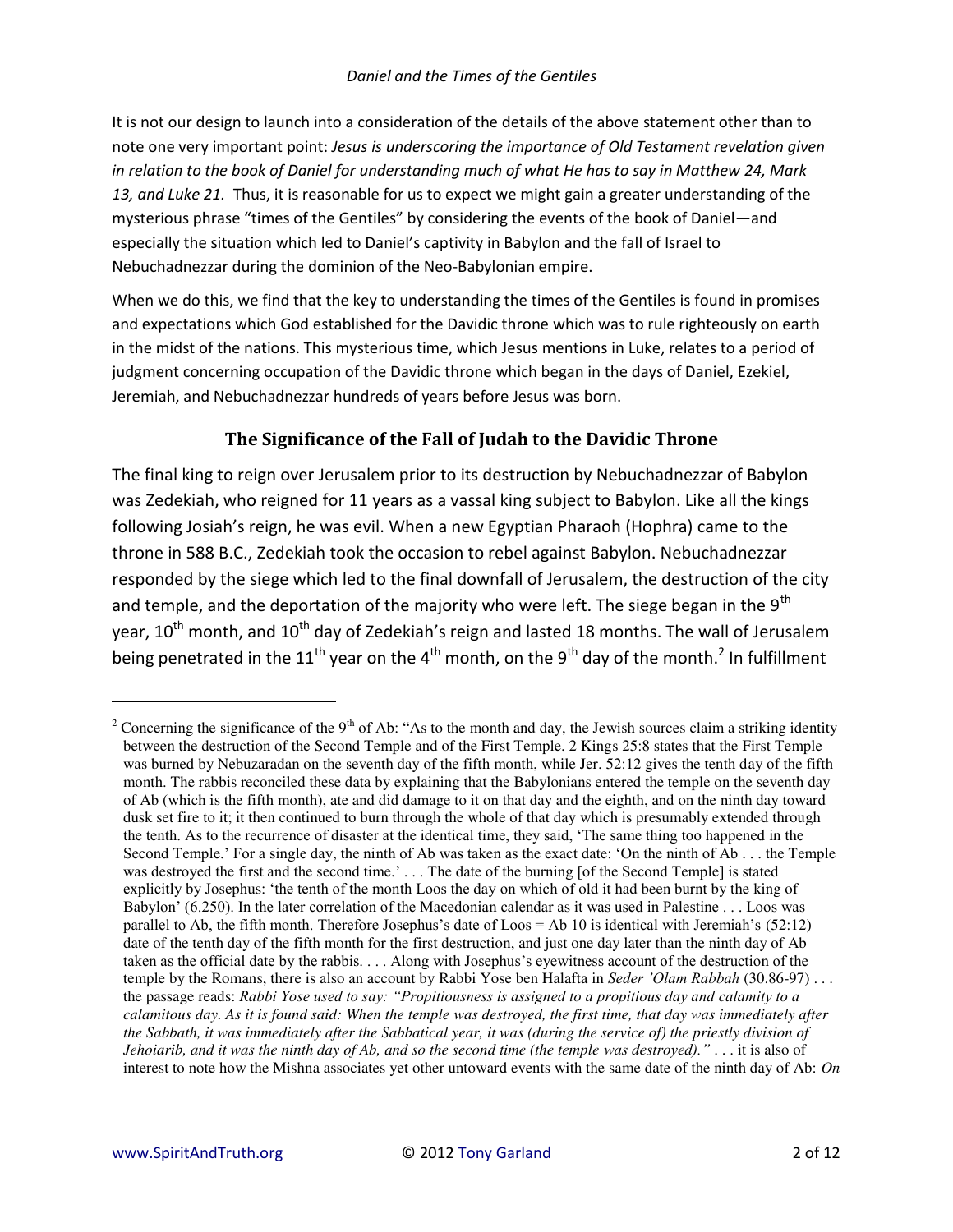of Ezekiel's prophecies that Zedekiah would be taken to Babylon but never see it, his sons were killed before him, his eyes were put out, and he was taken to Babylon where he died (Jer. 39:6-7; 52:9-11; 2K. 25:6-7 cf. Eze. 12:13; 17:16). After capturing Jerusalem, the Babylonians burned the leader's houses and the temple and broke down the city walls.

It is an *immensely significant event* whenever the temple is destroyed because the temple is "God's house" where the manifestation of his glory resides. It would be impossible to destroy the temple if it were not for the fact that God was "not home." Because of Israel's idolatry, Ezekiel records that God's glory had previously vacated the temple.<sup>3</sup> To the Gentile enemies of Israel, the destruction of the city and temple would make it appear as if the God of Israel were impotent in the face of the superior Gods of the Gentiles, "When they leveled Yahweh's temple to the ground and burned its ruins, the Babylonian troops served notice to all the world that their gods were mightier than Yahweh, no matter what titles the Hebrews gave him."<sup>4</sup> Thus, one of the Themes of the Book of Daniel is to show that Israel's God is sovereignly in control over all history, be it Jewish or Gentile. He only allowed this shocking event to occur because of the serious and persistent sin of Israel.<sup>5</sup>

From the perspective of the Jews, the unthinkable had happened, "Some, in a sense of superstition, and others, in a sense of belief in the providence of God, had held that such a calamity as the overthrow of God's city and God's Temple could never take place. Now the unexpected had happened."<sup>6</sup> In the destruction of Jerusalem by Nebuchadnezzar, it seemed as if the kingdom of Israel had come to a close. After beginning with the struggles of Saul and David and reaching its apex under David's son Solomon, the divided kingdom had initiated a protracted period of decline culminating in the fall of both the northern kingdom of Israel (after 200 years) and the southern kingdom of Judah (after over 300 years). Most significantly,

the ninth day of Ab it was decreed against our fathers that they should not enter into the land (of Israel), [For this date see Seder 'Olam Rabbah 8.45-47, Milikowsky, Seder 'Olam, 473.] and the temple was destroyed the first and second time (by Nebuchadnezzar and by Titus), and Beth-Tor [or Bethar, modern Bettir southwest of Jerusalem, the scene of Bar Kokhba's final defeat in A.D. 135] was captured, and the City (Jerusalem) was ploughed up (by Hadrian) [Taanich 4:6; Danby 200]." — Jack Finegan, Handbook of Biblical Chronology (Peabody, MA: Hendrickson, 1964, 1998), 106, 110.

 $3$  There is an intentional parallel between the departure of God's glory from the first temple to the Mt. of Olives in Ezekiel's day (Eze. 10:18; 11:22-23) leading to the destruction of the temple by Babylon and Jesus' departure from the second temple to the Mt. of Olives (Mt 23:38; Mt 24:1-3) leading to its destruction by Rome.

<sup>&</sup>lt;sup>4</sup> Gleason L. Archer, *Daniel* in Frank E. Gaebelein, ed., *The Expositor's Bible Commentary, Vol. 7 - Daniel and the* Minor Prophets (Grand Rapids, MI: Zondervan, 1985), s.v. "Purpose of Daniel."

<sup>&</sup>lt;sup>5</sup> "Indeed, it was essential for him to prove by his miraculous acts that he had allowed his people to go into captivity in 587 B.C., not through weakness, but rather to maintain his integrity as a holy God, who carries out his covenant promises both for good and for ill according to the response of his people." — Ibid.

 $6$  H. C. Leupold, *Exposition of Daniel* (Grand Rapids, MI: Baker Book House, 1949, 1969), 15.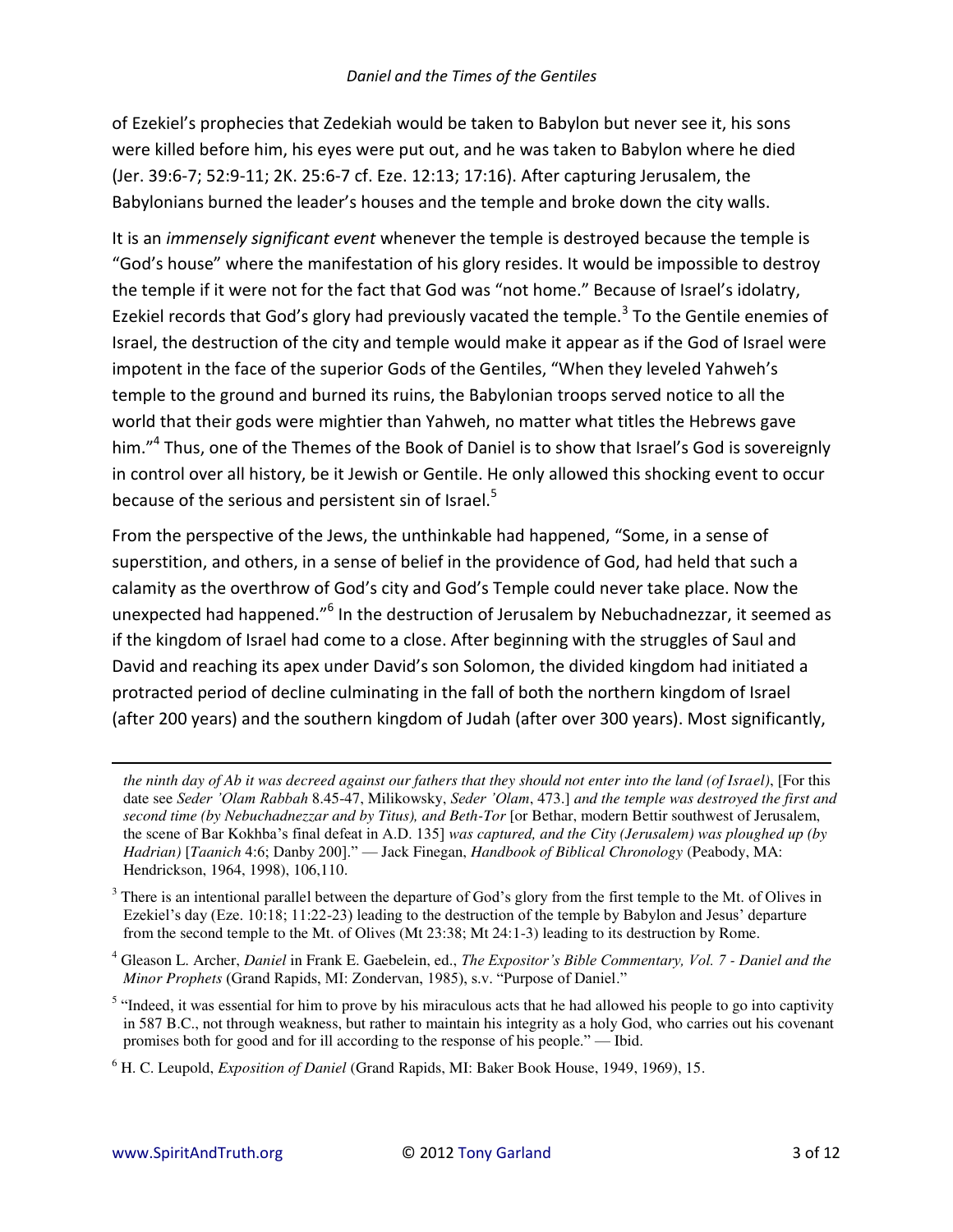no longer could anyone point to a throne in Jerusalem from which a Davidic king ruled. Jeremiah's words to Jehoiachin had come to pass, "Say to the king and to the queen mother, 'Humble yourselves; Sit down, For your rule shall collapse, the crown of your glory.'" (Jeremiah  $13:18$ ).<sup>7</sup>

### **Davidic Rule Judged**

God was duty bound by His own Word to Solomon to discipline any Davidic son who's rule abused the throne (2Chr. 7:17-22). An important passage in the prophet Ezekiel predicted God's judgment against the ruling scepter of David (Eze. 21:10-27) from which several key verses appear below:<sup>8</sup>

Son of man, prophesy and say, 'Thus says the LORD!' Say: 'A sword, a sword is sharpened And also polished! Sharpened to make a dreadful slaughter, Polished to flash like lightning! Should we then make mirth? It despises the scepter ( [*šē*<sup>b</sup> et ]) of My son, As it *does* all wood. (Ezekiel 21:9-10)

͚BeĐause *it is* a testing, And what if *the sword* despises even the scepter? *The scepter* shall be no *more*,' says the Lord God. (Ezekiel 21:13)

Now to you, O profane, wicked prince of Israel, whose day has come, whose iniquity shall end, 'thus says the Lord GOD: "Remove the turban, and take off the crown; Nothing *shall remain* the same. Exalt the humble, and humble the exalted. Overthrown, overthrown, I will make it overthrown! It shall be no *longer*, Until He comes whose right it is, And I will give it *to Him.*"' (Ezekiel 21:25-27)

The passage concerns God's sword of judgment which is poised to strike. This sword of judgment *despises the scepter of My son*. The passage calls the ruler of Israel at that time, Zedekiah, profane and wicked and teaches that the Davidic rule, whose righteous scepter he was supposed to uphold (Jer. 22:3), would be terminated, "It shall be no longer, until He comes whose right it is, and I will give it to Him.<sup>"</sup> This is a clear reference to the promised ruler in the line of Judah:

<sup>7</sup> Charles H. Dyer, ["Jeremiah,"](file:///c:/garland/users/tony/bible_teaching/commentaries/daniel/html/bibliography.html%2316315) in John F. Walvoord and Roy B. Zuck, eds., *[The Bible Knowledge Commentary](file:///c:/garland/users/tony/bible_teaching/commentaries/daniel/html/bibliography.html%2316267)* (Wheaton, IL: SP Publications, 1983),1:1146.

 $^8$  Unfortunately, a number of popular translations muddy this passage by translating  $\tilde{\omega}$  $\tilde{\omega}$  [*šēbet*] as "rod" rather than "scepter" giving the possible impression that the rod is *meting out discipline* when in fact it is the scepter which is the *object of discipline* (KJV, ESV, NASB). Interestingly, the same translations render the term as "scepter" in Genesis 49:10 which is closely related to Ezekiel 21:27. Although "rod" or "scepter" are both valid translations of the underlying Hebrew term, "scepter" is more naturally understood as referring to kingly ruling authority by many readers.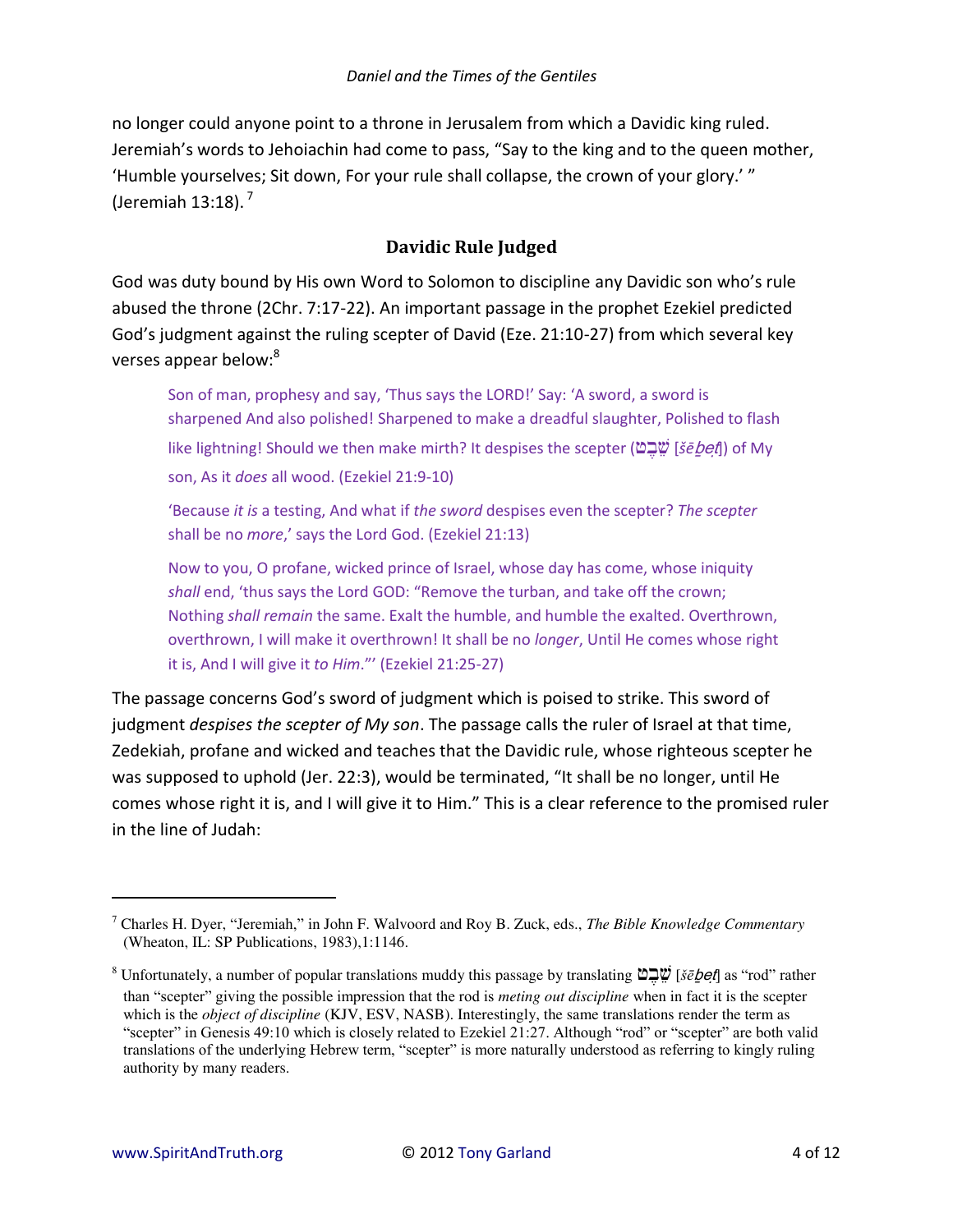The scepter (אֶבֶשׁ [šē bet]) shall not depart from Judah, Nor a lawgiver from between his feet, Until Shiloh comes; And to Him shall be the obedience of the people. (Genesis 49:10)

Rabbinic interpretation associated the title "Shiloh" with the Messiah: a Midrash takes "Shiloh" to refer to "King Messiah" (Genesis R. 98.13), the Babylonian Talmud lists "Shi'loh" as one of the names of the Messiah (Sanhedrin 98b), and Medieval Jewish Biblical expositor Rashi makes the following comment: "Shiloh - i.e. King Messiah whose is the Kingdom." The term "Shiloh" denotes, "to whom it belongs/pertains."<sup>9</sup>

Ezekiel is telling us that in the judgment of the Davidic throne,  $10^{10}$  Zedekiah $11$  will be the *last* ruler to sit on the Davidic throne until it is occupied by Messiah.<sup>12</sup> This same message

<sup>&</sup>lt;sup>9</sup> "THE SCEPTRE SHALL NOT DEPART FORM JUDAH (XLIX, 10): this refers to the throne of kingship ... Rather than transliterating into English 'Shilo' as though it were a proper name, the Rabbis translated the exact meaning of 'Shilo' as 'to whom it belongs/pertains."" — Tom Huckel, *The Rabbinic Messiah* (Philadelphia, PA: Hananeel House, 1998), s.v. "Midrash Rabbah, Genesis XCIX, 8-9". "The transmission of dominion shall not cease from the house of Judah, nor the scribe from his children's children, forever, until the Messiah comes, to whom the kingdom belongs, and whom nations shall obey." — Ibid., Targum Onkelos, Gen. 49:10. "Kings and rulers shall not cease from the house of Judah, nor scribes who teach the Torah from his seed, until the time when the King Messiah shall come, the youngest of his sons, and because of him nations shall melt away." — Ibid., Targum Pseudo-Jonathan, Gen. 49:10. See [Ibid.] for many more Rabbinical comments concerning the identity of Shiloh as Messiah with the meaning of "He whose right it is" to hold the scepter.

<sup>&</sup>lt;sup>10</sup> "But when not only the people, but the king anointed of Jehovah, blotted out His very Name from the land; when His glory was given to another in His own temple, all was over for the present, and 'Lo-Ammi' was the sentence of God. They had become now the most bitter in their idolatry, being apostates from the living God, and, if maintained, would have been the active champions of heathen abominations. By God's judgment, therefore, the people and the king at length passed into captivity." — Kelly, Lectures on the Book of Daniel (3rd. ed.), 20.

<sup>&</sup>lt;sup>11</sup> "With v. 25 the address turns to the chief sinner, the godless King Zedekiah, who was bringing the judgment of destruction upon the kingdom by his faithless breach of oath." — Carl Friedrich Keil and Franz Delitzsch, Commentary on the Old Testament (Peabody, MA: Hendrickson, 2002), Eze. 21:25.

<sup>&</sup>lt;sup>12</sup> "The profane and wicked prince of Israel was King Zedekiah. . . . This prophecy recalls Genesis 49:10, which speaks of 'the scepter' in the line of Judah. The line of David would not be restored till the righteous, Godappointed King would come. There were no valid claims till Christ rode into Jerusalem to claim His rightful rule (cf. Zech. 9:9; Matt. 21:1-11; Rev. 19:11-16; 20:4). Christ will fulfill Ezekiel's prophecy; He will be the King of Israel." — Charles H. Dyer, Ezekiel in John F. Walvoord and Roy B. Zuck, eds., The Bible Knowledge Commentary (Wheaton, IL: SP Publications, 1983), Eze. 21:24. "It is true the tribal 'scepter' continued with Judah 'till Shiloh came' (Gen. 49:10); but there was no kingly scepter till Messiah came, as the spiritual King then (John 18:36, 37); this spiritual kingdom being about to pass into the literal, personal kingdom over Israel at His second coming, when, and not before, this prophecy shall have its exhaustive fulfilment (Luke 1:32, 33; Jer. 3:17; 10:7; 'To thee doth it appertain')." [emphasis added] — A. R. Fausset, The Book of the Prophet Ezekiel in Robert Jamieson, A. R. Fausset, and David Brown, A Commentary, Critical and Explanatory, on the Old and New Testaments (Oak Harbor, WA: Logos Research Systems, Inc., 1997, 1877), Eze. 21:27. Although the throne lasted until the overthrow of Zedekiah's reign by Babylon, it had already lost its independence when previous rulers were made subject to Egypt and Babylon (Jer. 22:30; 36:30).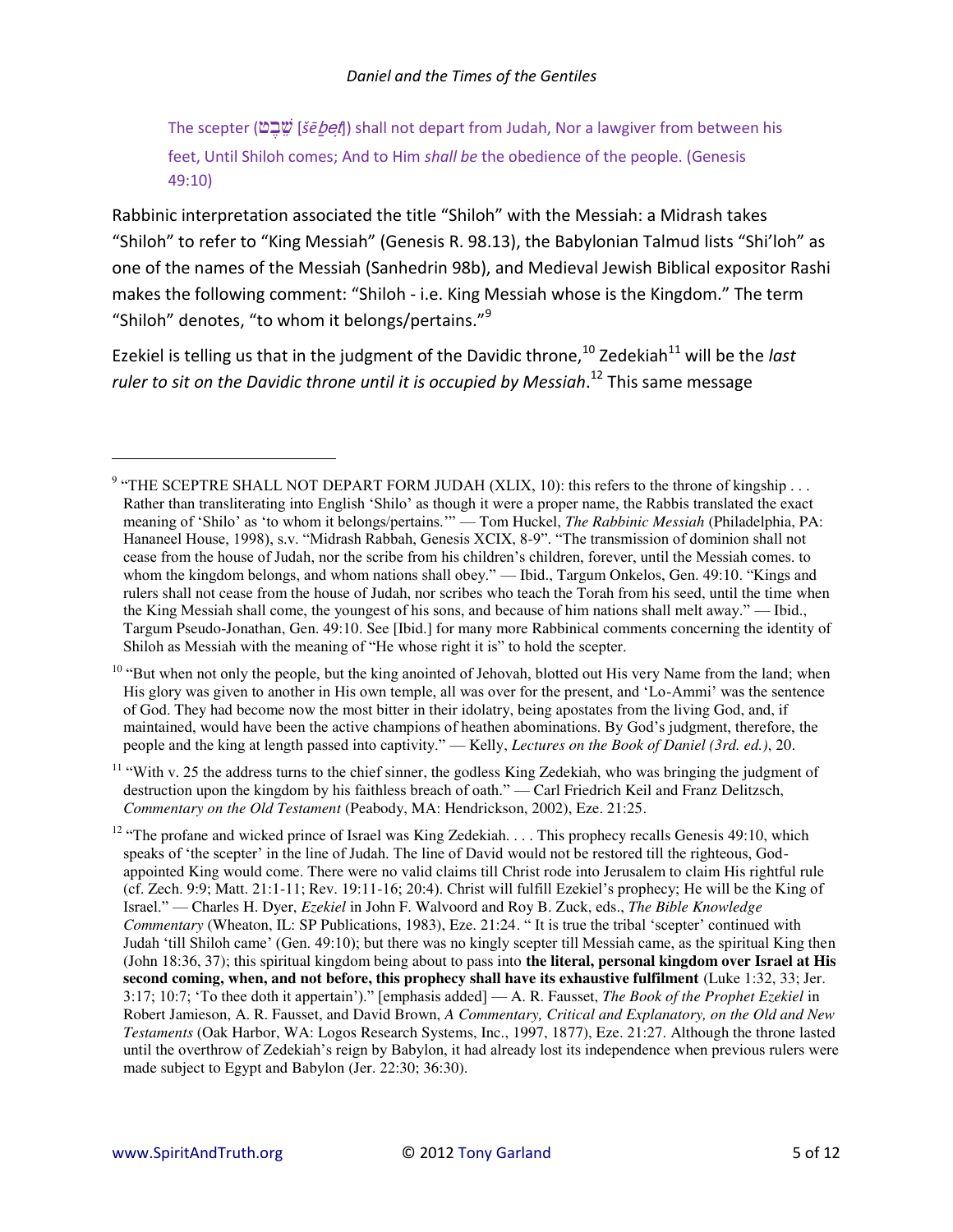concerning judgment of the ruling scepter occurs in another of Ezekiel's warnings given to Zedekiah $^{13}$  (Eze. 19:4-14), which concludes:

'Your mother was like a vine in your bloodline, Planted by the waters, Fruitful and full of branches Because of many waters. She had strong branches for **scepters of rulers**. She towered in stature above the thick branches, And was seen in her height amid the dense foliage. But she was plucked up in fury, She was cast down to the ground, And the east wind dried her fruit. Her strong branches were broken and withered; The fire consumed them. And now she is planted in the wilderness, In a dry and thirsty land. Fire has come out from a rod of her branches And devoured her fruit, So that she has no strong branch-a scepter for ruling.<sup>'</sup> This is a lamentation, and has become a lamentation. (Ezekiel 19:10-14) [emphasis added]

Judgment of the Davidic throne is also the subject in Psalm 89 where very strong promises to uphold the throne are followed by a passage speaking of the throne being cast to the ground (Ps. 89:44ff).

This is a most important point to understand when considering the implications of the prophetic dreams and visions which are the subject of the book of Daniel because the sequence of Gentile kingdoms which are predicted therein begin with *Babylon* (Dan. 2:32, 38; 7:4) and continue until the reign of *Messiah* (Dan. 2:44-45; Dan. 7:14, 22, 27). From the fall of Zedekiah to the enthronement of Messiah is a time which is characterized by *Gentile dominion* and especially by the lack of a Davidic ruler in Israel seated on the throne of David. This is the period which Jesus referred to as the "Times of the Gentiles" which will not come to an end until the second coming of Christ: "And they will fall by the edge of the sword, and be led away captive into all nations. And Jerusalem will be trampled by Gentiles until the times of the Gentiles are fulfilled. " (Luke  $21:24$ )<sup>14</sup> During this period when the throne of David is unoccupied, the glory of God is also absent from His "house," the temple.<sup>15</sup>

<sup>&</sup>lt;sup>13</sup> "These verses seem to be addressed to the present king, Zedekiah, as a reminder that in her past Israel was fruitful and full of branches. However, her doom is so certain that it is pictured as completed: she was plucked up in fury (v. 12). The statement that she hath no strong rod is a reference to the fact that Zedekiah was the last king of the nation. Not until the millennial reign of Jesus Christ will Israel have another king." — *King James Version Study Bible, electronic ed.* (Nashville, TN: Thomas Nelson, 1997), Eze. 19:14.

 $14$  Some interpreters object to the notion that Jesus was referring to the continuation of a time period which began hundreds of years prior to His statement. "This is probably one of the most misinterpreted prophecies in the Bible. The term [*sic.*] *times of the Gentiles* has been taken out of its context and given a meaning not found anywhere in the Bible. . . . Jesus is merely saying that Jerusalem will be trodden down by Gentiles until their time is up—not from the time of Nebuchadnezzar, who is not in view here at all, but from the time of the beginning of Antichrist's invasion. Jesus was not talking about some long period of time, beginning supposedly with Nebuchadnezzar and ending when the Jews are all back in Palestine and Jerusalem is an all-Jewish city. Jerusalem will be an all-Jewish city long before the invasion of Antichrist. The four world empires of prophecy, which began with Nebuchadnezzar and which will continue until the saints possess the kingdom, are nowhere in Scripture called the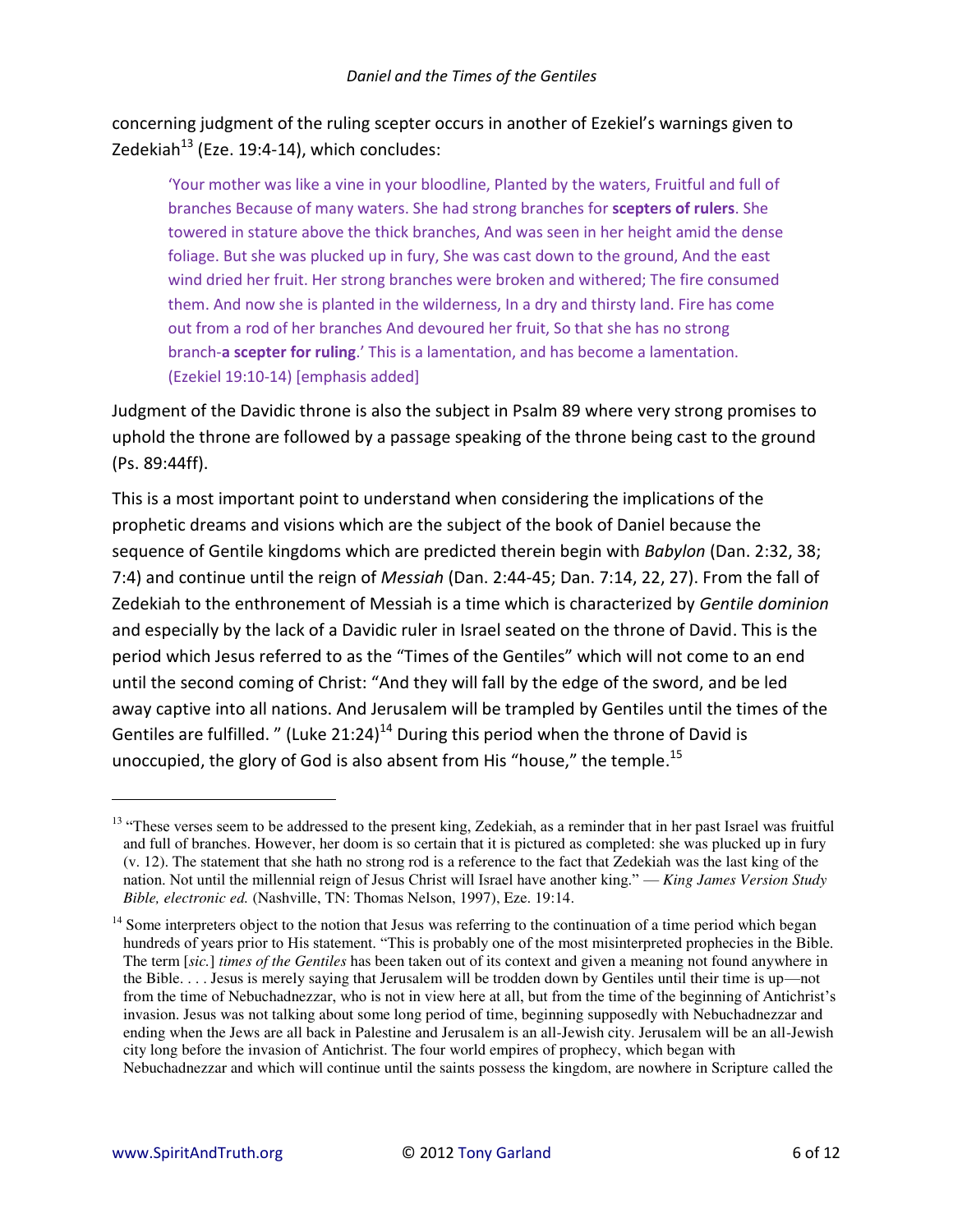#### Daniel and the Times of the Gentiles

The "Times of the Gentiles" do not come to an end whenever Israel enjoys a period of relative autonomy and self-rule.<sup>16</sup> The key factor which determines the period of this time is that the throne of David remains unoccupied by a legitimate ruler in the line of David. Thus, the nation may be reconstituted and the city or temple restored (as in the return from the Babylonian Captivity), but this would not end the "Times of the Gentiles" because no legitimate Davidic monarch seated on the Davidic throne has ruled since the Babylonian overthrow of Judah. During the return from Babylonian captivity, although Zerubbabel was of Davidic descent, Scripture never describes him as occupying the throne of David as a true king. This is not a mere accident of history, but is a direct result of Ezekiel's prophecy which

times of the Gentiles. In this part of the Olivet discourse, Jesus is certainly not talking about the four world empires of Daniel. He is talking about the siege of Jerusalem by Antichrist and says that Jerusalem will be trodden down by Gentiles until their time is fulfilled. Revelation 11:2 states that the length of this time is 42 months or 3 1/2 years . . . The times of the Gentiles, then, is the last 3 1/2 years before the return of Christ, the last half of Daniel's Seventieth Week, or the time of Jacob's trouble (Jer. 30:7)." — Arthur E. Bloomfield, A Survey of Bible Prophecy (Minneapolis, MN: Bethany Fellowship, 1971), 162. But such an interpretation fails to recognize the significance of the emphasis given to the sequence of Gentile kingdoms in the book of Daniel along with the book's historical context concerning the Babylonian captivity which resulted in the termination of the last vestige of Davidic rule—a rule which has never been reestablished down to our own times—which even this same author admits: "the return after the Babylonian Captivity was only a partial return, for many of the Jews remained in Babylon. Palestine never again became independent until this century. Throughout the years it was always a captive country so that the **Jews never again had a reigning king.** Successively, Palestine was dominated by Persia, Greece, Syria, and Rome. Finally the Jews were scattered once more among all countries, where they have remained until this day." [emphasis added] — Ibid., 175. This lack of a reigning king began with Zedekiah was deposed by Nebuchadnezzar and continues down to our own day: "I believe that these times of ours (as also all the times of the four monarchies [Dan 2]) are the times of the Gentiles; and that Jerusalem and Israel shall be trodden down of the Gentiles, till the times of the Gentiles be fulfilled." — Horacio Bonar, "The Jew" in "The Quarterly Journal of Prophecy", 211, cited in — Barry E Horner, Future Israel: Why Christian Anti-Judaism Must Be Challenged (Nashville, TN: Broadman and Holman, 2007), 10.

<sup>&</sup>lt;sup>15</sup> And the physical temple may not even exist, as is the case in our age. "In the great dream in the second chapter the period of time is revealed which in Scripture is called 'The Times of the Gentiles.' These extend from the time God withdrew from Jerusalem, where His Glory dwelt, until His Throne is once more established upon the earth." - Arno Clemens Gaebelein, The Prophet Daniel: A Key to the Visions and Prophecies of the Book of Daniel (New York, NY: F. E. Fitch, 1911), 8.

<sup>&</sup>lt;sup>16</sup> "The times of the Gentiles can best be defined as that long period of time from the Babylonian Empire to the Second Coming of the Messiah, during which time the Gentiles will have dominance over the City of Jerusalem. This does not rule out temporary Jewish control of the city, but all such Jewish control will be temporary until the Second Coming of the Messiah. Such temporary control was exercised during the Maccabbean period (164–63) b.c.), the First Jewish Revolt against Rome (a.d. 66–70), the Second Jewish Revolt against Rome, also known as the Bar Cochba Revolt (a.d. 132–135), and since 1967 as a result of the Six-Day War. This, too, is temporary, as Gentiles will yet tread down Jerusalem for at least another 3½ years (Rev. 11:1–2). Any Jewish takeover of the City of Jerusalem before the Second Coming of the Messiah must, therefore, be viewed as a temporary one and does not mean that the Times of the Gentiles have ended. The Times of the Gentiles can only end when the Gentiles can no longer tread down the City of Jerusalem." — Arnold G. Fruchtenbaum, The Messianic Bible Study Collection (Tustin, CA: Ariel Ministries, 1983), 29:4.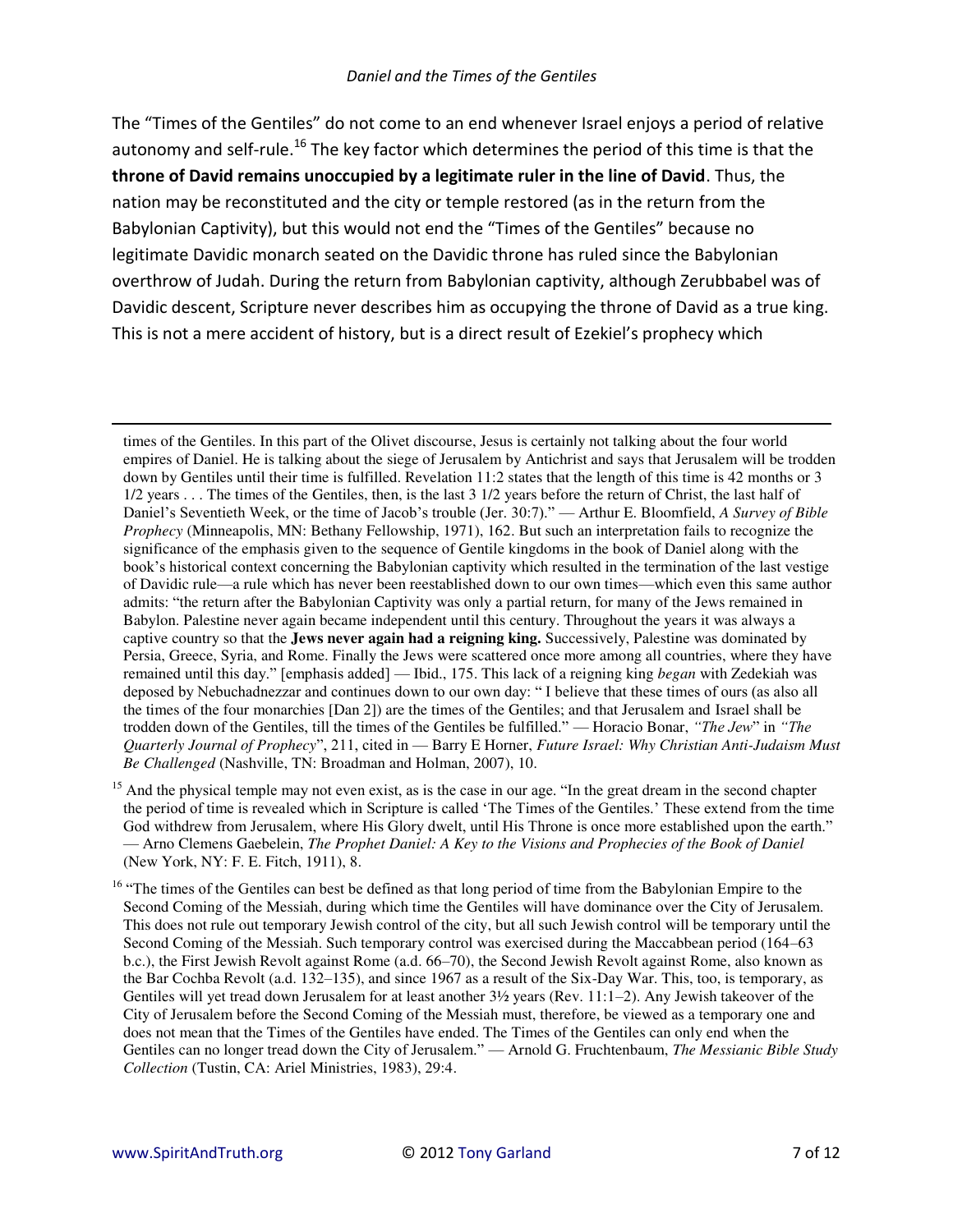specified that the Davidic scepter would not be restored until "He comes Whose right it is" (Eze. 21:27)-that is, King Messiah.<sup>17</sup>

<sup>&</sup>lt;sup>17</sup> Scott is convinced that Zerubbabel fulfilled the predictions to restore Davidic rulership and attributes the lack of Scriptural clarity on this point to political motives. " A number of the prophets had predicted the restoration and future blessing would include the return of rule by the house of David (Isa.  $9:7$ ;  $16:5$ ; Jer.  $17:25$ ;  $23:5$ ;  $30:0$ ;  $33:15$ , 17, 20-22; Eze. 34:23-24; 27:24-25; Hos. 3:5; Amos 9:11). Moreover, the promise to David and his descendants led to the expectation that the Messiah (the leader/king par excellence) would arise from that family. As would be expected, then, the immediate postexilic hopes for the reestablishment of the Hebrew kingship centered on the Davidic family. Two individuals are mentioned in Ezra as political leaders: Sheshbazzar the prince and governor, and Zerubbabel the rebuilder of the temple. The book of Ezra gives no lineage for Sheshbazzar, and Zerubbabel is called simply 'son of Shealtiel' (Eze. 3:2; 5:2; Ne. 12:1). First Chronicles 3:16-17 makes clear that Shealtiel was the son of King Jeconiah (Jehoiachin/Coniah) (see also Mtt. 1:12; Luke 3:27). Hence Zerubbabel, who was himself later appointed governor in his own right (Hag. 2:21) was of Davidic descent. To this silence of Ezra about Zerubbabel's royal heritage we must add Haggia's assurance that Zerubbabel and Joshua the high priest would be protected in the midst of dangerous times (Eze. 2:4-5). . . . The silence in Ezra about Zerubbabel's Davidic descent, coupled with the LORD's reassurance to him, may indicate that some of his contemporaries viewed him as the messianic king. . . . **The reason for the silence was that talk of his being a king could have placed Zerubbabel at risk in the Persian Empire**. . . . The restoration of the monarchy did not come during the time of Ezra, Zerubbabel, Nehemiah, and their contemporaries. Nor in fact did it come through the Davidic family, but through the priestly Hasmonean line. Although Aristobulus I was the first of the Maccabees actually to claim the title of king, several of his predecessors held the office in all ways save the name. In them we see the joining of the offices of priest and king." [emphasis added] — J. Julius Scott Jr., *Jewish Backgrounds of the New Testament* (Grand Rapids, MI: Baker Academic, 1995,2007), 162-164. As Scott observes, during the times of the Maccabees, some Hasmonean rulers claimed the title of "king." Yet none of these had the necessary Davidic lineage to be recognized as a legitimate continuation of David's rule. "Hyrcanus [134-104] did not claim the title of king, but acted as if he occupied that position. . . . Unlike his predecessors, Aristobulus [104-103] openly claimed the title of king. . . . Aristobulus's widow, Salome Alexandra, released his brothers from prison and offered herself in marriage to one of them, Alexander Jannaeus [103-76]. This enabled him to become both king and high priest. . . . Antigonus, the last Maccabean ruler, was locked in a bitter struggle for control with Herod and his brother Phasael until the invasion of the Parthians in 40 B.C. In response to promises by Antigonus, the Parthians captured Phasael and Hyrcanus II. They then enthroned Antigonus as king and high priest of the Jews. Herod, however, gained Roman assistance and was given authority in the land of Israel. A return of the Parthians in 38 briefly restored the rule to Antigonus. By 37 Herod emerged the victor, theoretically an independent monarch, but in fact a puppet of Rome. It is he whom history labeled King Herod (Mtt. 2:1) and Herod the Great. The execution of Antigonus ended the Hasmonean Dynasty." — Ibid., 86-87 MacArthur understands Zerubbabel's rulership as reestablishing the Davidic line of kings, "The pre-Exilic signet of Jehoiachin was removed by God (Jer. 22:24) and renewed here in his grandson, Zerubbabel, who reestablished the Davidic line of kings." — John MacArthur, *The MacArthur Study Bible* (Nashville, TN: Word Publishing, 1997), Hag. 2:23. However, MacArthur recognizes that the continuation of the Davidic line did not in any sense include an active reign upon the throne of David: "He reestablished the Davidic throne, even though it will not again be occupied until the time of Messiah (cf. Ps. 2)." — Ibid., Hag. 1:1. The divine perspective on whether the Davidic line extending from Zerubbabel following the restoration from the Babylonian Captivity can be considered as having ruled as "kings" is reflected in Matthew's genealogy of Christ (Mtt. 1:1-16). This genealogy is crafted in such a way as to highlight the break in the kingly line at the time when the scepter was judged, "Josiah begot Jeconiah and his brothers about the time they were carried away to Babylon. And after they were brought to Babylon, Jeconiah begot Shealtiel, and Shealtiel begot Zerubbabel. " (Mtt. 1:11-12). All the men mentioned in the genealogy from David (Mtt. 1:6) through Jeconiah and his brothers (Mtt. 1:11) are mentioned in the OT as *kings*. However, from Zerubbabel to Joseph, the husband of Mary, none of the Davidic descendants is ever referred to in the inspired record as a *king*. Whoever heard of "king Abiud" (Mtt. 1:13), "king Matthan" or "king Jacob" (Mtt. 1:15)? Although Zerubbabel qualifies as the Davidic leader on the return from Babylon, he is only referred to within Scripture as "governor" (Ezra 5:14; Hag. 1:1, 14;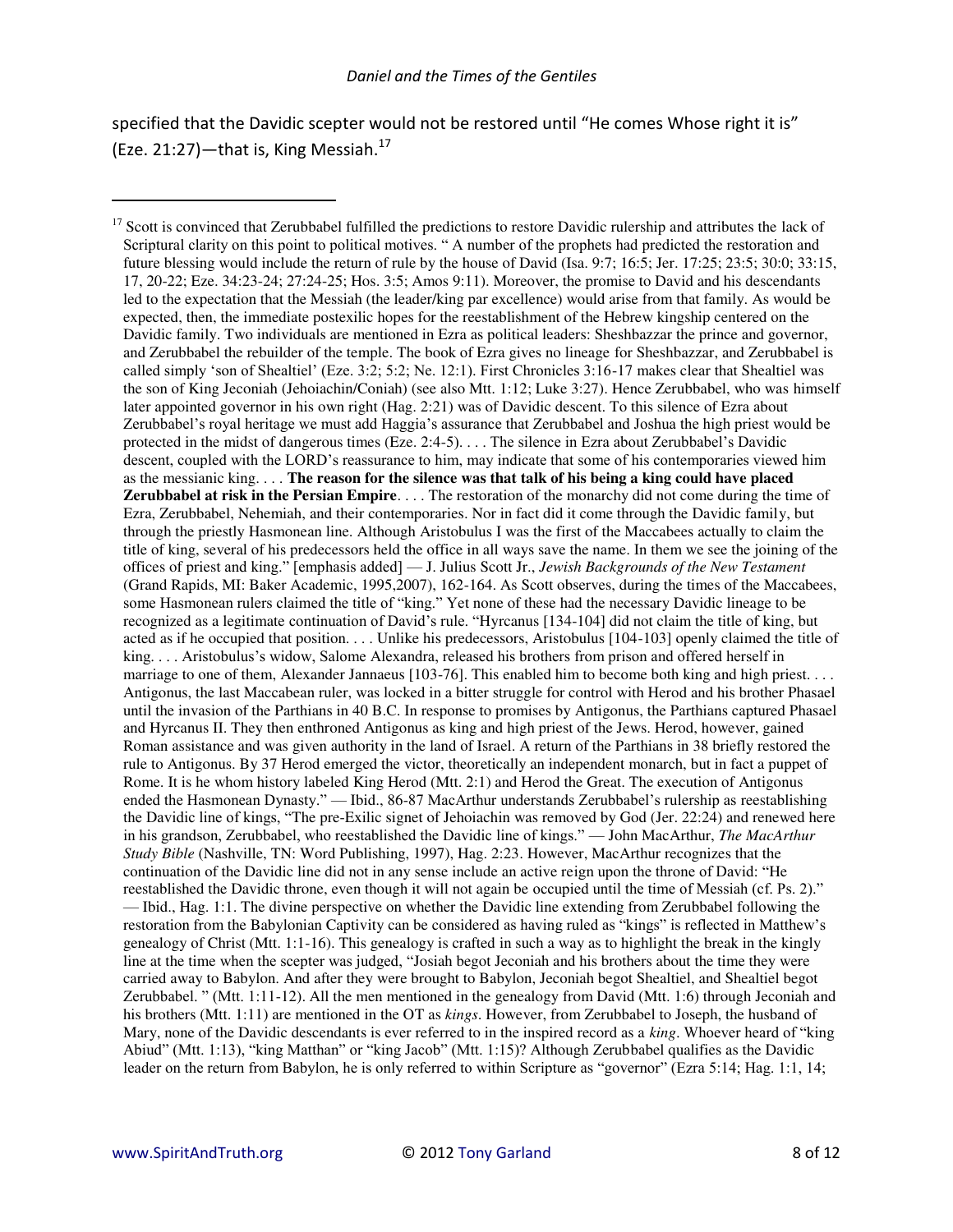#### 2.9.3.4.6.2 - Davidic Throne is on Earth

The continuation of the Times of the Gentiles provides additional proof that Jesus does not presently occupy the throne of David. Showers explains some of the many distinctions between the presently unoccupied throne of David on earth and God's throne in heaven which Jesus is presently seated to the right hand of:

Several factors indicate that David's throne is separate and distinct from God's throne in heaven. First, several descendants of David have sat on his throne, but only one of his descendants ever sits on the right hand of God's throne in heaven. That descendant is Jesus Christ (Ps. 110:1; Heb. 8:1; 12:2). Second, David's throne was not established before his lifetime (2S. 7:16-17). By contrast, since God has always ruled over His creation, His throne in heaven was established long before David's throne (Ps. 93:1-2). Third, since God's throne in heaven was established long before David's throne and since God's throne was established forever (Lam. 5:19), then it was not necessary for God to promise to establish David's throne forever (2S. 7:16) if they are the same throne. Fourth, David's throne was on the earth, not in heaven. David and his descendants who sat on his throne exercised an earthly, ruling authority. They never exercised ruling authority in or from heaven. By contrast, as noted earlier, the Bible indicates that God's throne is in heaven. Fifth, the Bible's consistent description of David's throne indicates that it belongs to David. When God talked to David about his throne, God referred to it as "thy throne" (2S. 7:16; Ps. 89:4; 132:12). When God mentioned David's throne to others, He referred to it as "his throne" (Ps. 89:29; Jer. 33:21), "David's throne" (Jer. 13:13), and "the throne of David" (Jer. 17:25; 22:2, 4; 22:30). By contrast, the Scriptures' consistent description of the throne in heaven indicates that it belongs to God the Father.<sup>18</sup>

Lacking an understanding of the difference between the Davidic throne based in Jerusalem ruling over Israel<sup>19</sup> and the throne of the Father in heaven, we cannot make full sense of the Gospel record where Jesus arranges His fulfillment of Zechariah 9:9 by riding into Jerusalem on the foal of a donkey (Luke 19:30-31), presenting Himself as the promised Davidic king. This was "Shiloh" (He Whose right it was to rule) arriving to take up His rule as Zechariah had predicted:

Rejoice greatly, O daughter of Zion! Shout, O daughter of Jerusalem! Behold, your King is coming to you; He is just and having salvation, Lowly and riding on a donkey, A colt,

<sup>2:2)</sup> and "prince" (Ezra 1:8-9) but never "king," Clearly, the Davidic throne remained unoccupied after the scepter was judged in the reign of Zedekiah.

<sup>&</sup>lt;sup>18</sup> Renald Showers, *Israel My Glory*, January/February 2001, 30.

<sup>&</sup>lt;sup>19</sup> The eventual Davidic rule of Jesus will span the entire globe and include dominion over all nations (Isa. 9:6; Zec. 14:9-16: Rev. 11:15).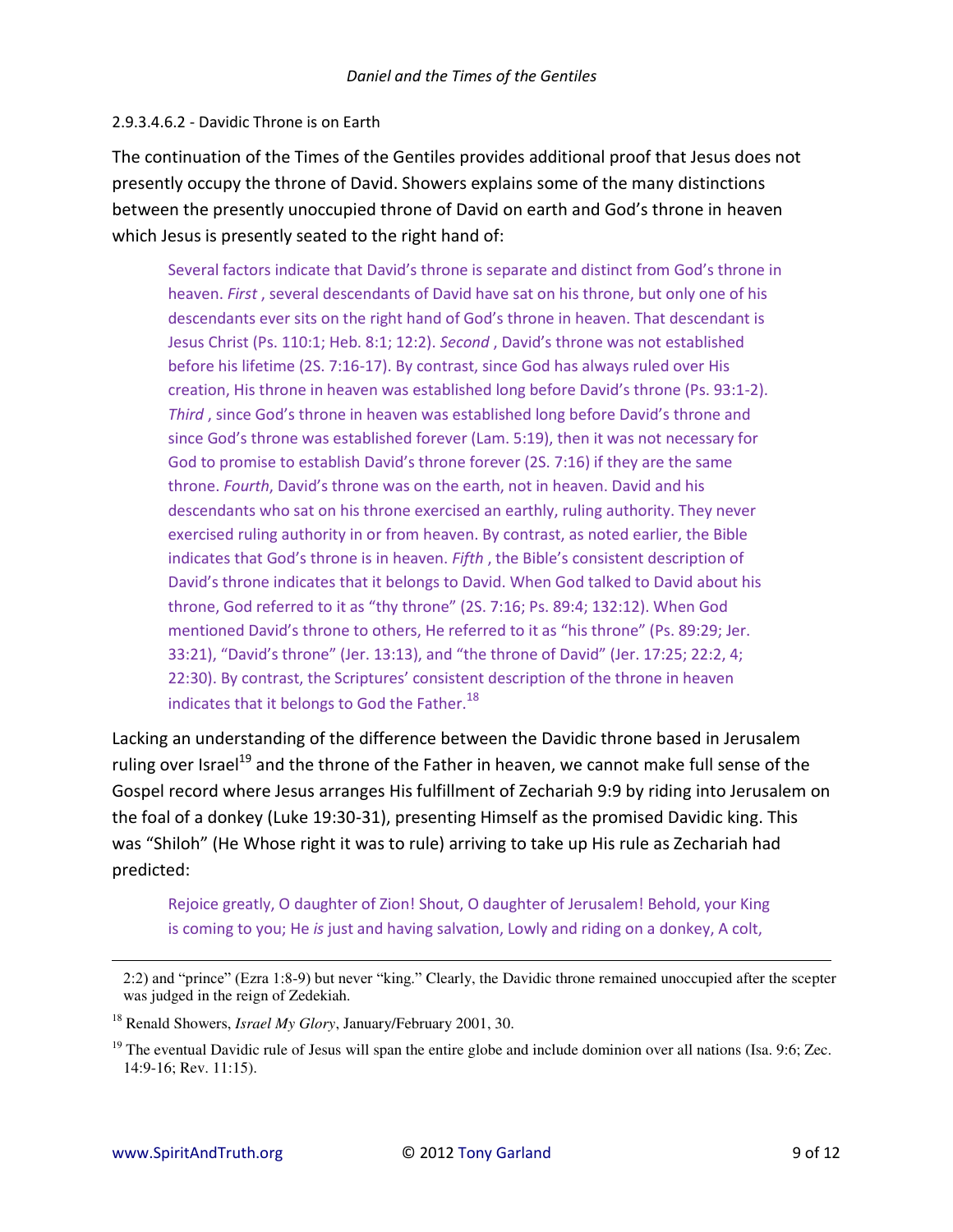the foal of a donkey. I will cut off the chariot from Ephraim And the horse from Jerusalem; The battle bow shall be cut off. He shall speak peace to the nations; His dominion *shall be* 'from sea to sea, And from the River to the ends of the earth.' (Zechariah 9:9-10)

Zechariah indicates that the coming of this Ruler to His throne will usher in a time of worldwide peace due to His righteous global rule. But, as prophesied by many passages in the OT (including Dan. 9:26), instead of being crowned with a royal crown, Messiah was given a crown of thorns and "cut off." In the context of Jesus' presentation to Israel as the promised Davidic king, the response of the chief priests to Pilate are of particular significance: **We have no king but Caesar!** (John 19:15)

With these very words, the religious leaders chose a Gentile king over their promised Davidic king and ensured the continuation of the Times of the Gentiles. Thus our age is not characterized by global peace and the throne of David remains unoccupied until Jesus returns to take up His throne and rule from Jerusalem (Isa. 9:7; Luke 1:32-33; Mtt. 25:31-32).<sup>20</sup>

# **Gentile Influence over Jerusalem**

In the meantime, the Times of the Gentiles must be viewed as a temporary situation during which the ruling authority which was to be invested in the midst of Israel has been transferred into Gentile hands. This can be seen in the predicted termination of Gentile rule at the initiation of God's kingdom at the end of the age.<sup>21</sup>

Moreover, the question, "What became of the promise concerning the Davidic throne?" is answered in the restoration of the throne yet future:

 $\overline{a}$ 

<sup>&</sup>lt;sup>20</sup> We disagree with Keil who makes the deportation to Babylon the end of the Davidic rule for all time. "Accordingly the exile forms a great turning-point in the development of the kingdom of God which He had founded in Israel. With that event the form of the theocracy established at Sinai comes to an end, and then begins the period of the transition to a new form, which was to be established by Christ, and has been actually established by Him. The form according to which the people of God constituted an earthly kingdom, taking its place beside the other kingdoms of the nations, was not again restored after the termination of the seventy years of the desolations of Jerusalem and Judah, which had been prophesied by Jeremiah, because the Old Testament theocracy had served its end." — Carl Friedrich Keil, *Daniel* in Carl Friedrich Keil and Franz Delitzsch, *Commentary on the Old Testament* (Peabody, MA: Hendrickson, 2002), 9:489.

<sup>&</sup>lt;sup>21</sup> "Nebuchadnezzar's dream of the great image, and Daniel's vision in interpretation of that dream, were a Divine revelation that the forfeited sceptre of the house of David had passed to Gentile hands, to remain with them until the day when "the God of heaven shall set up a kingdom which shall never be destroyed." — Robert Anderson, *The Coming Prince* (Grand Rapids, MI: Kregel Publications, 1957), 31. "The 'Times of the Gentiles' began when God transferred earthly rule from the Kings of Israel to the Gentile king Nebuchadnezzar, and they will continue until Israel again becomes the 'Head of the Nations.'" — Clarence Larkin, *The Book of Daniel* (Glenside, PA: Clarence Larkin Estate, 1929), s.v. "The Gentile Nations."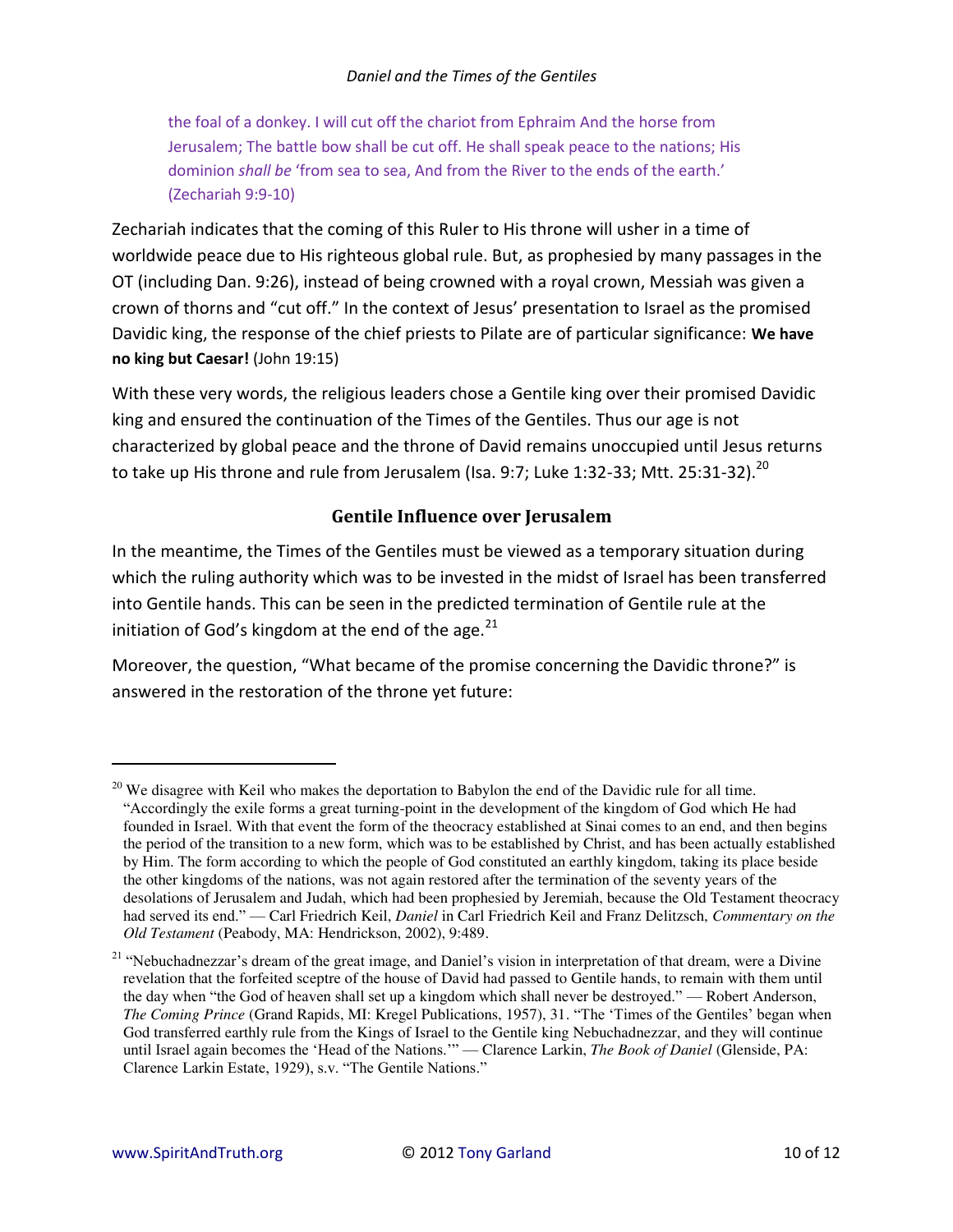This is a promise that the Davidic covenant has not been annulled. The kingship that was taken away from Jehoiachin (Jer. 22:24-30) will be restored "in that day" (Hag. 2:23), i.e., at the return of Christ when the times of the Gentiles are brought to a close (cf. Ps. 2:7-9; 89:19-29; Luke 1:32-33).<sup>22</sup>

the times of the Gentiles begins when the Davidic throne was empty, which would begin in 586 B.C. . . . [and] goes all the way up until the throne of David is reoccupied by a Davidic descendant, which would be the Second Advent, not the rapture. So the times of the Gentiles began in 586 B.C. when the throne was empty, we're still in the times of the Gentiles, [to be] continued after the rapture, [and through] the tribulation period, because there is no . . . Davidic descendant on the throne in the tribulation period, not until the Second Advent will the times of the Gentiles end.<sup>23</sup>

Hosea's prophecy, found in the third chapter of his remarkable book, has had its fulfilment. Israel still abides without a king, without a prince, without a priest, and so shall it abide until Messiah Himself appears the second time to take His great power and reign.<sup>24</sup>

During this period, God continues to set up, depose, and turn the hearts of kings—as He always has. But the period is characterized by no direct or immediate government by God upon the earth.<sup>25</sup> This temporary shift in God's concerns away from the theocracy and Davidic throne toward Gentile rule can be seen in the fact that the first and most comprehensive prophecy in the book of Daniel is neither given to Israel nor concerns Israel, but reveals matters of Gentile concerns to a Gentile king.<sup>26</sup>

This is much like the Day of Pentecost when God used the tongues of foreign nations to proclaim His glory while purposefully avoiding the native tongue of the Jews of Jerusalem

<sup>22</sup> W. A. Criswell and Paige Patterson, eds., *The Holy Bible: Baptist Study Edition* (Nashville, TN: Thomas Nelson Publishers, 1991), Hag. 2:21-23.

<sup>23</sup> J. Dwight Pentecost, *Class Notes on Daniel, Dallas Theological Seminary* (Spokane, WA: Ellen Kelso, transcriber, 2006), 2-9.

<sup>24</sup> H. A. Ironside, *Ezekiel: An Expository Commentary* (New York, NY: Loizeaux Brothers, 1949), Eze. 21:24-27.

<sup>&</sup>lt;sup>25</sup> "Looking then at the moral character of Daniel's prophecy, the key to the ways of God at the time it was given lies in this, that God no longer exercised a direct or immediate government upon the earth." — Kelly, *Lectures on the Book of Daniel (3rd. ed.)*, 16.

 $26$  "In Daniel all is changed. There is no message to Israel at all; and the first and very comprehensive prophecy contained in the book was not at first given to the prophet himself, but rather a dream of the heathen king, Nebuchadnezzar, through Daniel, was the only one who could recall it, or furnish the interpretation. The later visions were seen by Daniel only, and to him all the interpretations were given. What is the great lesson to be drawn from this? God was acting on the momentous fact that His people had forfeited their place—at least for the present." — Ibid., 12.